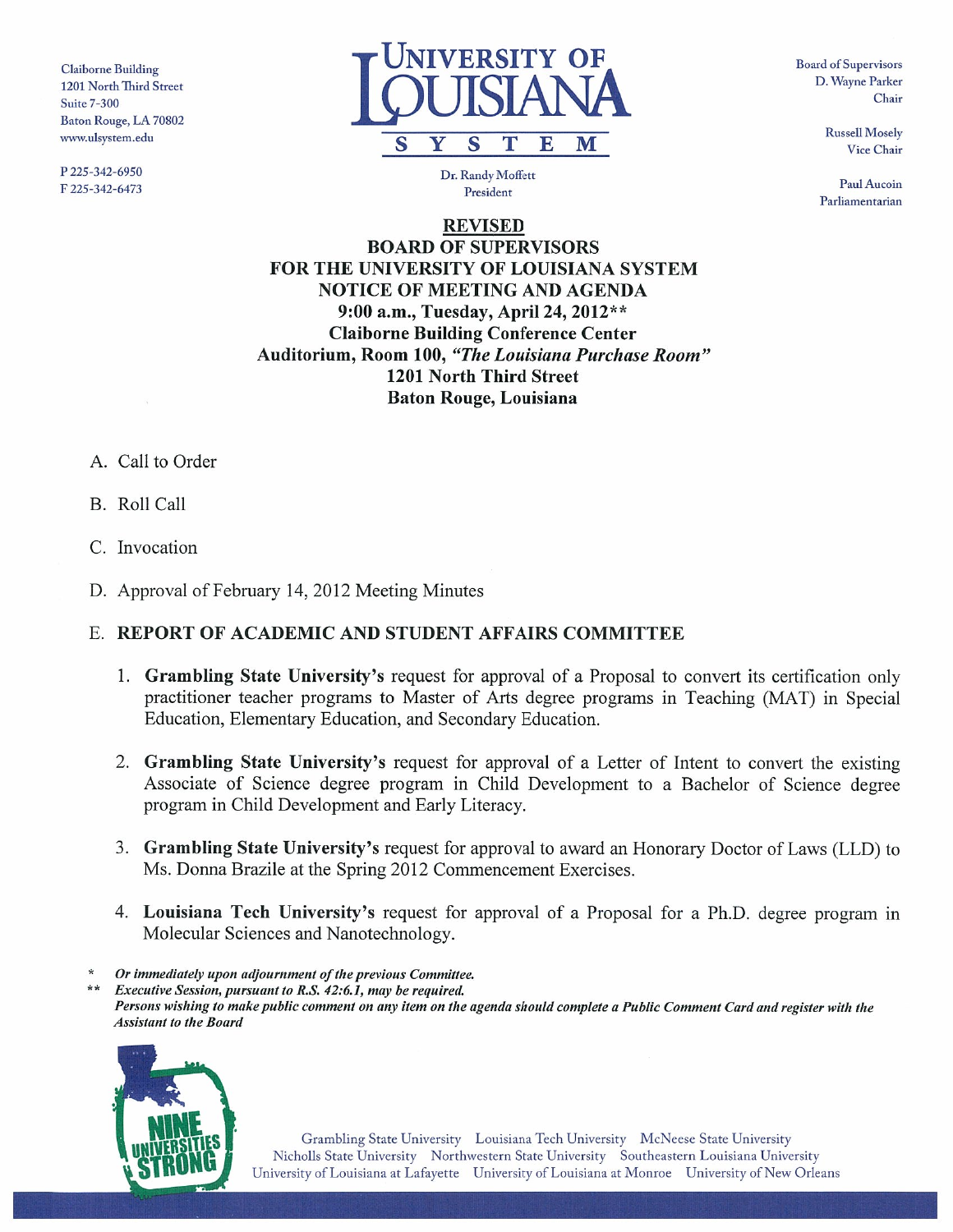- 5. McNeese State University's request for approval of <sup>a</sup> Letter of Intent for <sup>a</sup> Master of Science degree program in Criminal Justice.
- 6. McNeese State University's request for approval of <sup>a</sup> Proposal for <sup>a</sup> Post-Baccalaureate Certificate of Nursing Case Management.
- 7. Nicholls State University's request for approval of <sup>a</sup> Proposal for <sup>a</sup> collaborative Master of Science in Nursing degree program.
- 8. Southeastern Louisiana University's request for approval to terminate the Associate of General Studies degree program effective Spring 2014.
- 9. University of Louisiana at Lafayette's request for approval to award an Honorary Doctor of Arts Degree to Mr. Joe Stewart at the Spring 2012 Commencement Exercises.
- 10. University of Louisiana at Lafayette's request for approval of <sup>a</sup> Proposal for <sup>a</sup> Graduate Certificate in Teaching English to Speakers of Other Languages (TESOL).
- 11. University of New Orleans' request for approval to award an Honorary Doctor of Engineering Degree to Mr. Mark Savoff at the Spring 2012 Commencement Exercises.
- 12. University of New Orleans' request for approval of <sup>a</sup> Letter of Intent for <sup>a</sup> Bachelor of Science degree program in Community Health.
- 13. University of New Orleans' request for approval of <sup>a</sup> Letter of Intent for an M.Ed. degree program in Education Administration.
- 14. University of New Orleans' request for approval of <sup>a</sup> Letter of Intent for <sup>a</sup> Ph.D. degree program in Inter-American Studies.
- 15. University of Louisiana System's request, on behalf of its nine institutions, for approval of <sup>a</sup> Letter of Intent for <sup>a</sup> collaborative B.A. in Organizational Leadership.
- 16. Other Business

# F. REPORT OF ATHLETIC COMMITTEE

- 1. Louisiana Tech University's request for approval of an amended contract and agreement between Mr. Sonny Dykes, Head Football Coach; Louisiana Tech University; and the Louisiana Tech University Foundation, effective January 23, 2012.
- 2. McNeese State University's request for approval of <sup>a</sup> contractual agreement with Mr. Terrence L. Gamble, Head Women's Volleyball Coach, effective March 1, 2012.
- 3. McNeese State University's request for approval of <sup>a</sup> contractual agreement with Mr. Ronald P. Savoie, Head Women's Soccer Coach, effective March 1, 2012.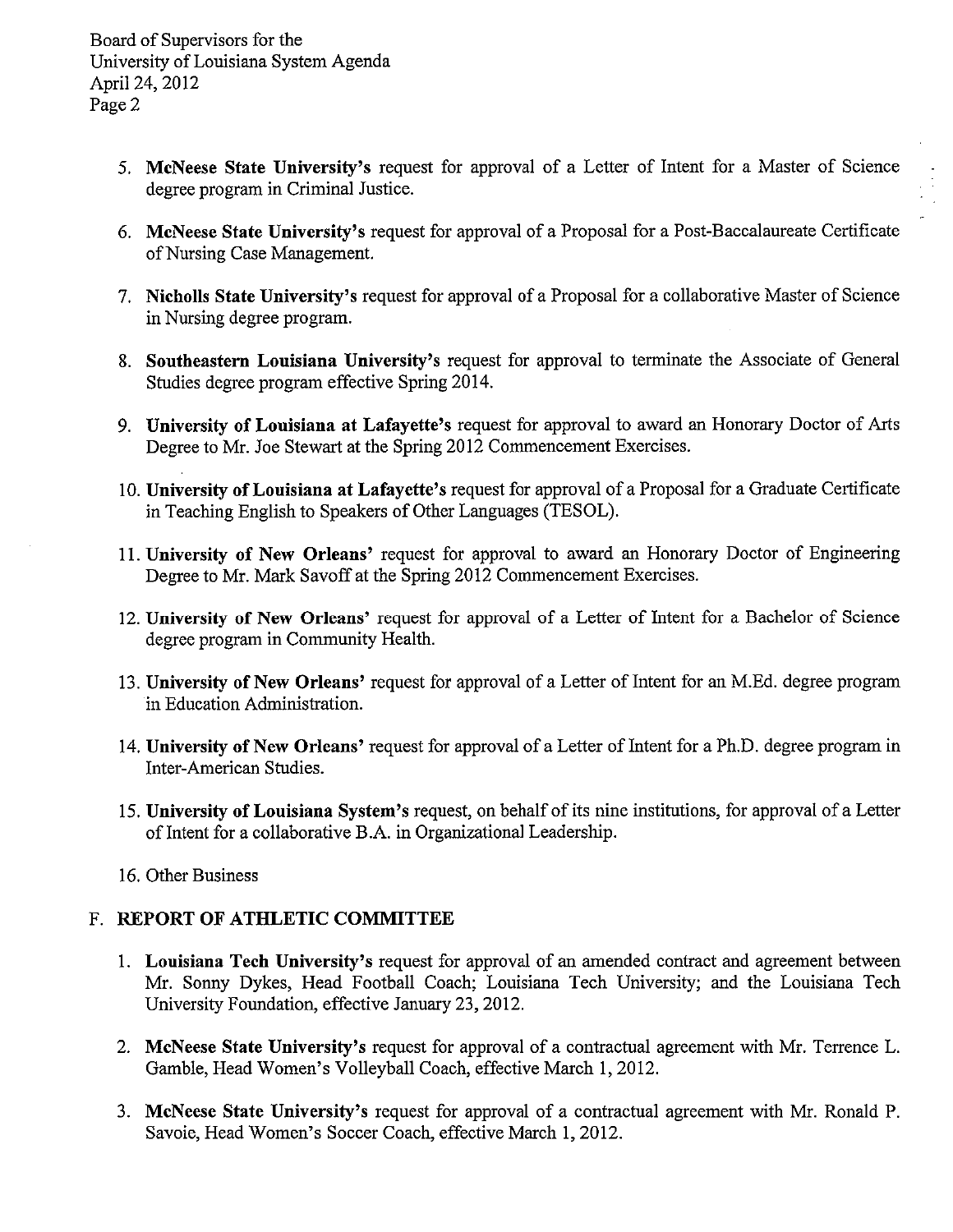Board of Supervisors for the University of Louisiana System Agenda April 24, 2012 Page 3

- 4. McNeese State University's request for approval of <sup>a</sup> contractual agreement with Mr. Bernard Matt Viator, Head Football Coach, effective March 1, 2012.
- 5. Northwestern State University's request for approval of <sup>a</sup> contractual agreement with Mr. George Van Linder, Head Women's Soccer Coach, effective January 19, 2012.
- 6. Northwestern State University's request for approval of <sup>a</sup> contractual agreement with Ms. Brooke Stoehr, Co-Head Women's Basketball Coach, effective April 17, 2012.
- 7. Northwestern State University's request for approval of <sup>a</sup> contractual agreement with Mr. Scott Stoehr, Co-Head Women's Basketball Coach, effective April 17, 2012.
- 8. University of Louisiana at Lafayette's request for approval of <sup>a</sup> contractual agreement with Mr. Mark Hudspeth, Head Football Coach, effective January 1, 2012.
- 9. University of Louisiana System's report of significant athletic activities for the period of February 1 to April 6,2012.
- 10. Other Business

### G. REPORT OF AUDIT COMMITTEE

- 1. Grambling State University's request for acceptance of Fiscal Year 2011-2012 Financial and Compliance Representation Letter.
- 2. University of New Orleans' request for approval of its Internal Audit Charter.
- 3. University of Louisiana System's report on internal and external audits submitted for the period of February 1 to April 13, 2012.
- 4. Other Business

### H. REPORT OF FACILITIES PLANNING COMMITTEE

- 1. Louisiana Tech University's request for approval to name the conference room in George T. Madison Hall in honor of the late Dr. Paul J. Pennington.
- 2. Louisiana Tech University's request for approval to demolish the Hay Storage Pole Barn located on the campus.
- 3. Louisiana Tech University's request for approval to demolish the existing Business Building.
- 4. Louisiana Tech University's request for approval to enter into <sup>a</sup> Ground Lease with the Louisiana Tech University Foundation, Inc. to replace the gymnasium floor and goals located in Memorial Gymnasium and accept donation of improvements to the University.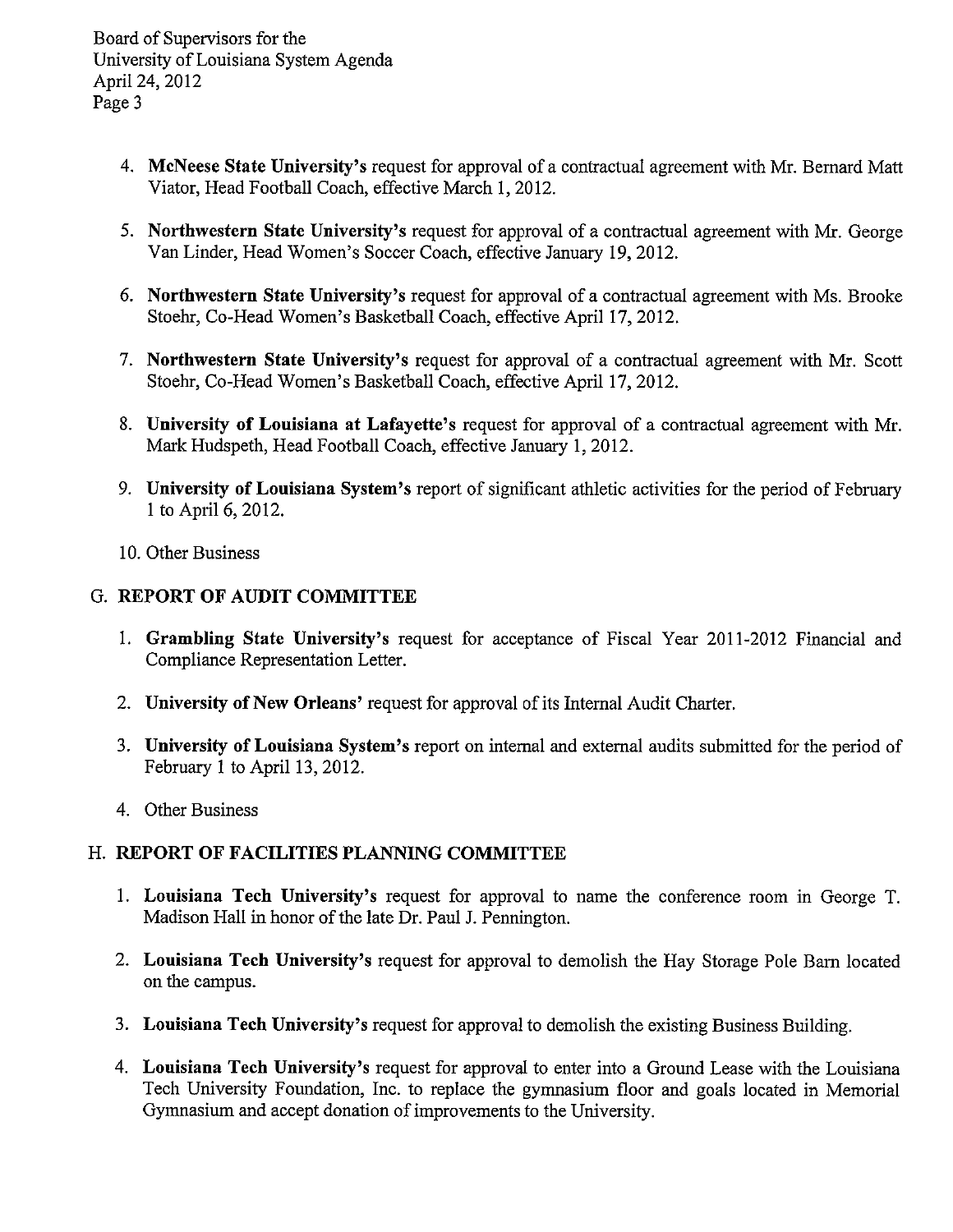- 5. Northwestern State University's request for approval to rename West Caspari Hall the Student Services Center.
- 6. Northwestern State University's request for approval to rename East Caspari Hall to the original name of Caspari Hall.
- 7. Northwestern State University's request for approval to demolish the Married Student Housing Complex located on the main campus.
- 8. Northwestern State University's request for approval to rename Loft Theatre the Jack Wann Theatre in honor of Dr. Jack Wann.
- 9. Southeastern Louisiana University's request for approval of <sup>a</sup> second amendment to the Ground and Building Lease Agreement between the Board of Supervisors for the University of Louisiana System and University Facilities, Inc. for the <sup>2004</sup> Bond Series.
- 10. University of Louisiana at Monroe's request for approval to petition the State Interim Emergency Board to address problems with deteriorated First Floor HVAC Piping in George T. Walker Hall located on the main campus.
- 11. Other Business

### I. REPORT OF FINANCE COMMITTEE

- 1. Southeastern Louisiana University's request for approval to enter into <sup>a</sup> Lease Agreement with Follett Higher Education Group for the University's bookstore operations.
- 2. University of Louisiana at Lafayette's request for approval of <sup>a</sup> student contract for <sup>a</sup> package price for the Executive MBA Program.
- 3. University of New Orleans' request for approval of base level GRAD Act Autonomies for 2011-12.
- 4. University of Louisiana System's recommendation to approve Campus Housing and Meal Plan Rates, Auxiliary Rates, and Non-Governmental Charges for Academic Year 2012-20 13.
- 5. Other Business

### J. REPORT OF PERSONNEL COMMITTEE

- 1. Nicholls State University's request for approval to appoint Dr. John Doucet as Dean of the College of Arts and Sciences effective May 1, 2012.
- 2. Southeastern Louisiana University's request for approval to appoint Mr. Sam Domiano, Jr. as Interim Vice President for Administration and Finance effective March 31, 2012.